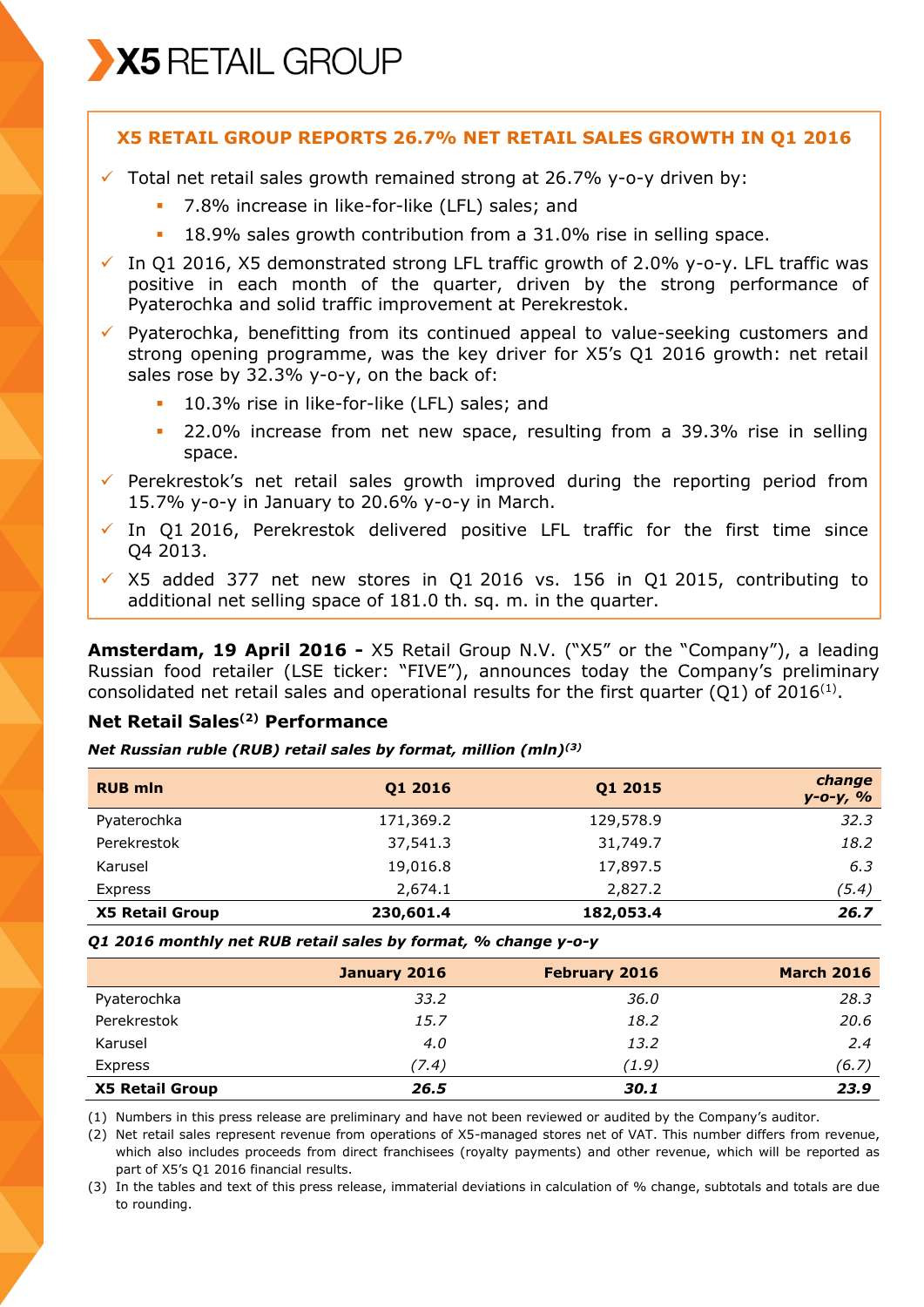# **Average Ticket and Number of Customer Visits**

### *Q1 2016 average ticket and customer visits by format*

|                            | Q1 2016 | Q1 2015 | change<br>$y - 0 - y, %$ |
|----------------------------|---------|---------|--------------------------|
| <b>Average Ticket, RUB</b> |         |         |                          |
| Pyaterochka                | 355.6   | 339.2   | 4.8                      |
| Perekrestok                | 522.5   | 505.8   | 3.3                      |
| Karusel                    | 703.0   | 678.3   | 3.6                      |
| Express                    | 306.0   | 304.2   | 0.6                      |
| <b>X5 Retail Group</b>     | 391.0   | 378.9   | 3.2                      |
| # of Customers, mln        |         |         |                          |
| Pyaterochka                | 551.4   | 435.8   | 26.5                     |
| Perekrestok                | 81.9    | 71.5    | 14.6                     |
| Karusel                    | 31.0    | 30.2    | 2.5                      |
| Express                    | 10.2    | 10.9    | (6.7)                    |
| <b>X5 Retail Group</b>     | 674.5   | 548.4   | 23.0                     |

*Q1 2016 average monthly ticket and customer visits by format, % change y-o-y*

|                        | January 2016 | <b>February 2016</b> | <b>March 2016</b> |
|------------------------|--------------|----------------------|-------------------|
| <b>Average Ticket</b>  |              |                      |                   |
| Pyaterochka            | 9.1          | 3.8                  | $2.2^{\circ}$     |
| Perekrestok            | 5.5          | 2.8                  | 1.9               |
| Karusel                | 2.9          | 4.4                  | 3.5               |
| Express                | 3.6          | (0.6)                | (0.8)             |
| <b>X5 Retail Group</b> | 6,4          | 2.4                  | 1.2 <sub>2</sub>  |
| # of Customer Visits   |              |                      |                   |
| Pyaterochka            | 23.0         | 31.1                 | 25.6              |
| Perekrestok            | 8.2          | 14.2                 | 20.8              |
| Karusel                | 1.2          | 8.5                  | (1.1)             |
| Express                | (11.2)       | (2.1)                | (6.7)             |
| <b>X5 Retail Group</b> | 19.2         | 27.0                 | 22.9              |

### **LFL Sales Performance**

### *Q1 2016 LFL(4)(5) store performance by format, % change y-o-y*

|                        | <b>Sales</b> | <b>Traffic</b> | <b>Basket</b> |
|------------------------|--------------|----------------|---------------|
| Pyaterochka            | 10.3         | 2.9            | 7.2           |
| Perekrestok            | 4.4          | 0.5            | 3.9           |
| Karusel                | (1.4)        | (3.4)          | 2.1           |
| Express                | 7.6)         | (10.7)         | 3.5           |
| <b>X5 Retail Group</b> | 7.8          | 2.0            | 5.8           |

### *Q1 2016 monthly LFL(5) store performance by format, % change y-o-y*

|                        | January 2016 |                | <b>February 2016</b> |              |                | <b>March 2016</b> |              |                |               |
|------------------------|--------------|----------------|----------------------|--------------|----------------|-------------------|--------------|----------------|---------------|
|                        | <b>Sales</b> | <b>Traffic</b> | <b>Basket</b>        | <b>Sales</b> | <b>Traffic</b> | <b>Basket</b>     | <b>Sales</b> | <b>Traffic</b> | <b>Basket</b> |
| Pyaterochka            | 14.2         | 2.6            | 11.4                 | 10.6         | 4.1            | 6.3               | 6.8          | 2.2            | 4.5           |
| Perekrestok            | 2.3          | (3.3)          | 5.8                  | 2.6          | (1.0)          | 3.7               | 8.1          | 5.3            | 2.6           |
| Karusel                | (1.9)        | (3.5)          | 1.7                  | 3.0          | (0.2)          | 3.2               | (4.7)        | (6.0)          | 1.4           |
| Express                | (6.0)        | (11.4)         | 6.0                  | (6.6)        | (9.2)          | 2.8               | (9.8)        | (11.6)         | 2.0           |
| <b>X5 Retail Group</b> | 10.1         | 1.2            | 8.8                  | 8.2          | 2.9            | 5.2               | 5.6          | 1.9            | 3.7           |

(4) LFL comparisons of retail sales between two periods are comparisons of retail sales in local currency (including VAT) generated by the relevant stores. The stores that are included in LFL comparisons are those that have operated for at least 12 full months. Their sales are included in LFL calculation starting from the day of the store's opening. We include all stores that fit our LFL criteria in each reporting period.

(5) LFL figures for February and Q1 2016 were adjusted for additional trading day in February as 2016 is a leap year. Unadjusted LFL Sales for February: X5 – 11.7%, Pyaterochka – 14.2%, Perekrestok – 5.7%, Karusel – 6.1%; for Q1 2016: X5 – 8.9%, Pyaterochka – 11.4%, Perekrestok – 5.4%, Karusel – (0.4%)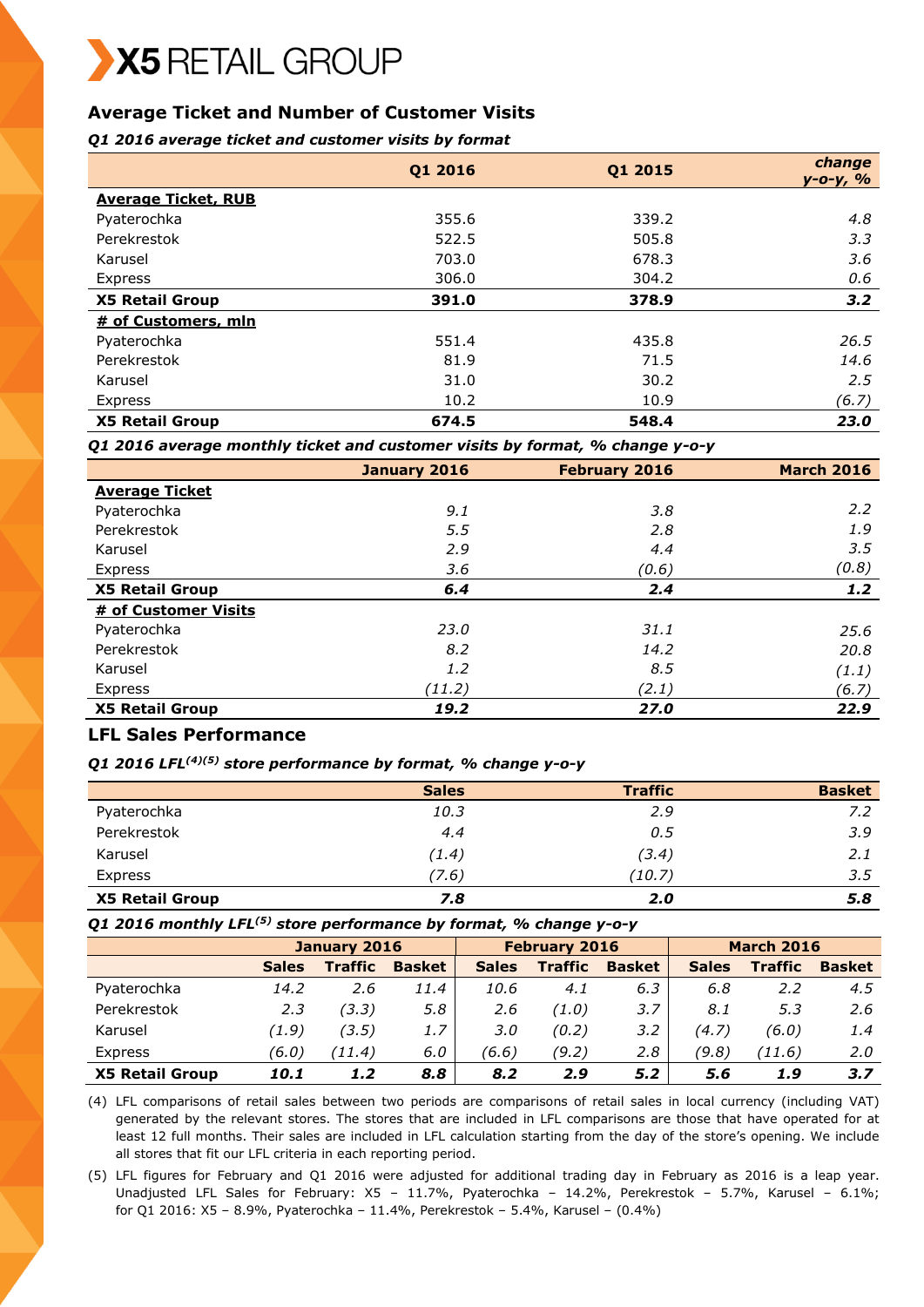X5 RETAIL GROUP

# **Expansion Dynamics**

#### *Selling space and # of stores by format*

|                                                 | As at     | As at     | change vs              | As at       | change vs       |
|-------------------------------------------------|-----------|-----------|------------------------|-------------|-----------------|
|                                                 | 31-Mar-16 |           | 31-Dec-15 31-Dec-15, % | $31-Mar-15$ | $31$ -Mar-15, % |
| <b>Selling Space, square</b><br>meters (sq. m.) |           |           |                        |             |                 |
| Pyaterochka                                     | 2,589,581 | 2,422,626 | 6.9                    | 1,859,307   | 39.3            |
| Perekrestok                                     | 494,255   | 484,008   | 2.1                    | 419,827     | 17.7            |
| Karusel                                         | 394,619   | 390,133   | 1.1                    | 361,679     | 9.1             |
| Express                                         | 35,732    | 36,407    | (1.9)                  | 40,932      | (12.7)          |
| <b>X5 Retail Group</b>                          | 3,514,186 | 3,333,174 | 5.4                    | 2,681,745   | 31.0            |
| # of Stores                                     |           |           |                        |             |                 |
| Pyaterochka                                     | 6,636     | 6,265     | 5.9                    | 4,958       | 33.8            |
| Perekrestok                                     | 486       | 478       | 1.7                    | 405         | 20.0            |
| Karusel                                         | 91        | 90        | 1.1                    | 83          | 9.6             |
| Express                                         | 184       | 187       | (1.6)                  | 193         | (4.7)           |
| <b>X5 Retail Group</b>                          | 7,397     | 7,020     | 5.4                    | 5,639       | 31.2            |

*Selling space and # of stores added by format*

|                                                 | <b>Net Added</b><br>Q1 2016 | <b>Net Added</b><br>Q1 2015 | change,<br>y-o-y, % |
|-------------------------------------------------|-----------------------------|-----------------------------|---------------------|
| <b>Selling Space, square</b><br>meters (sq. m.) |                             |                             |                     |
| Pyaterochka                                     | 166,955                     | 105,057                     | 58.9                |
| Perekrestok                                     | 10,247                      | 4,039                       | 153.7               |
| Karusel                                         | 4,486                       | 3,086                       | 45.4                |
| Express                                         | (675)                       | (2,679)                     | (74.8)              |
| <b>X5 Retail Group</b>                          | 181,012                     | 109,503                     | 65.3                |
| Net # of Stores                                 |                             |                             |                     |
| Pyaterochka                                     | 371                         | 169                         | 119.5               |
| Perekrestok                                     | 8                           | 2                           | 300.0               |
| Karusel                                         |                             | 1                           | 0.0                 |
| Express                                         | (3)                         | (16)                        | (81.3)              |
| <b>X5 Retail Group</b>                          | 377                         | 156                         | 141.7               |

### **Key Drivers for Q1 2016 Results**

### *Sales*

- LFL sales performance was strong despite slowing food price inflation during Q1 2016 and decreasing consumer consumption. Particularly encouraging was the LFL traffic growth in both Pyaterochka and Perekrestok.
- New space delivery continued to accelerate, X5 added 181 th. sq. m of selling space in Q1 2016 vs. 109.5 th. sq. m in Q1 2015.

### *Expansion and refurbishment programme*

- Pyaterochka was the main driver for the store base increase, accounting for ca. 92% of selling space added in Q1 2016.
- 345 Pyaterochka stores were refurbished in Q1 2016 as part of X5's investment programme to upgrade existing stores. In conjunction with new openings, more than 76% of Pyaterochka stores are now operating under the new concept.
- 14 Perekrestok stores were refurbished in Q1 2016, which, along with new openings, brought the total share of stores operating under the new concept to more than 35% as of 31 March 2015.